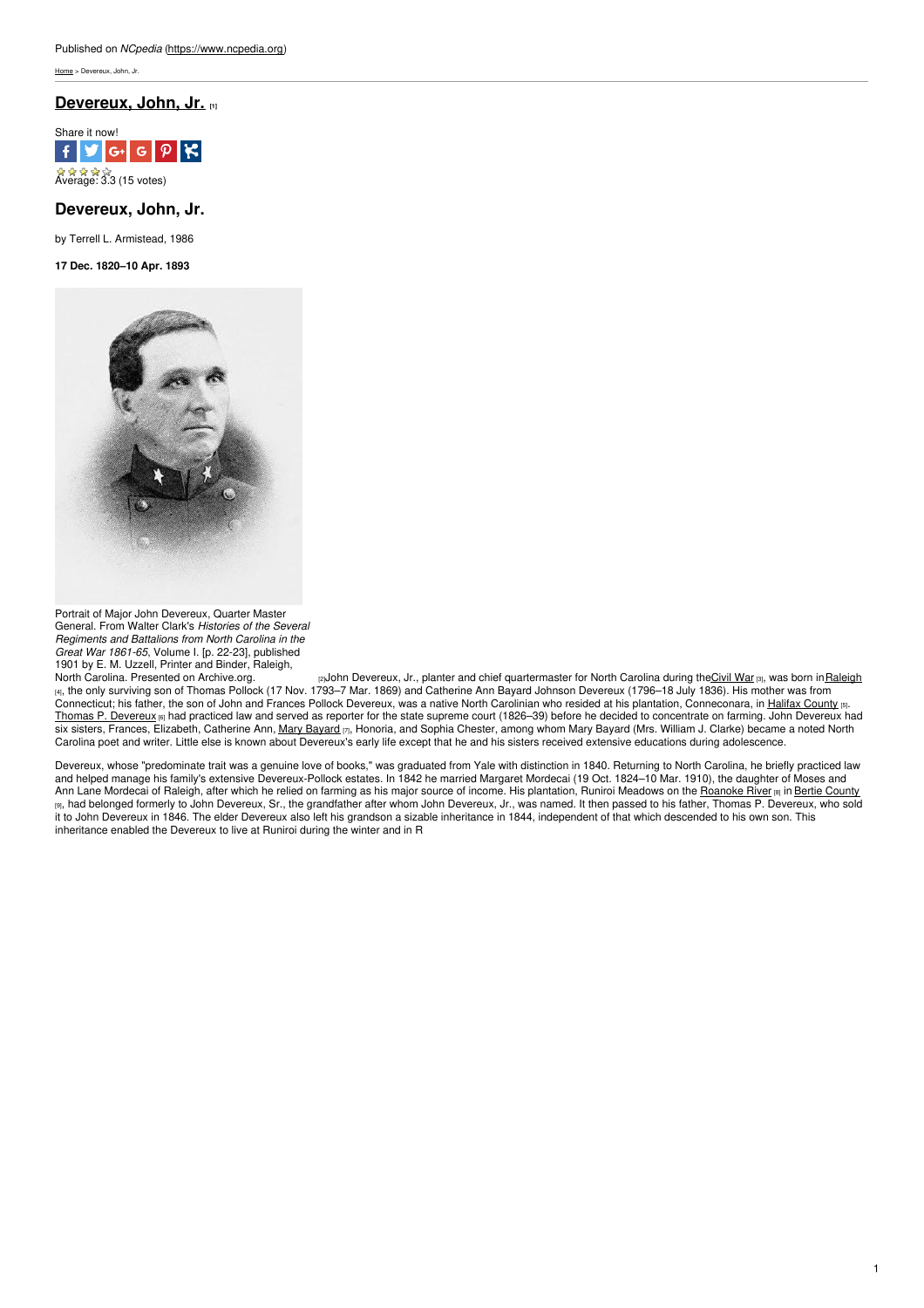

### **WILLS FOREST**

Photograph of Wills Forest, the Lane Family home in Raleigh inherited by John Devereux's wife, Margaret. From Margaret Devereux's *Plantation Sketches*, [p. 45-55], published 1906 by the Riverside Press, Cambridge. Presented on [Archive.org.](https://archive.org/stream/plantationsketch00deve#page/54/mode/2up)

[10]aleigh during the summer season. From her mother Margaret Devereux had inherited an old Lane family home in Raleigh, Wills Forest, which became the favorite residence of the Devereux family. The Devereux attended Christ Church in Raleigh, and John Devereux served as a trustee for the Griffin Free School both before and after it was moved from New Bern to Raleigh.

The seemingly stable and prosperous life of John Devereux, Jr., became, by the 1850s, increasingly mired in debt. His farming partnership with his father and their joint and individual ownership of over fifteen hundred slaves left little cash for other expenditures unless crops were consistently good. The 1850s were lean years in crop production, however, and Devereux grew increasingly concerned about the fact that both he and his father had to "live by borrowing." The advent of the Civil War multiplied these problems and led to the financial ruin of the family.

Upon North Carolina's secession, Devereux considered raising his own volunteer infantry company or joining his brother-in-law's (Patrick M. Edmondston, who married Catherine Ann Devereux) volunteer cavalry troop. Instead, he accepted a commission as assistant commissary of subsistence with the rank of captain in May 1861. His competent performance that summer earned him a promotion to chief quartermaster with the rank of major in September 1861, although he personally felt that the Commissary Department was "reaping the fruits of political favoritism" and that "the whole concern Confederate and State is going or rather has already gone to the dogs."

As chief quartermaster, Devereux was responsible for supplying North Carolina troops with numerous provisions, clothing, and food. He also hoped to meet the needs of private citizens as much as possible. His agents canvassed North Carolina and other southern states for goods, and contracts were established with factories and private citizens to manufacture a variety of items. One of the most time-consuming and important areas Devereux managed was the state's [blockade-running](https://www.ncpedia.org/blockade-running) [11] business, which brought goods from the West Indies into [Wilmington](https://ncpedia.org/wilmington) [12] in exchange for cotton. The state's blockade-running account required floating loans, buying cotton, procuring ships for transportation, and other details; it eventually totaled over \$12 million and was a resounding success. The proficiency of the Quartermaster Department's work was reflected in the quantity of goods and food flowing not only to North Carolina's troops and citizens, but also to the armies in Virginia and Tennessee. It prompted the Confederate government in 1863 to offer Devereux the post of tithing collector for the state, due to his "first-rate business qualifications." Devereux declined the post, however.

When the state's Confederate government collapsed, Devereux served as a member of the Raleigh delegation sent to General Sherman to arrange terms for the city. This was his final act as the state's chief quartermaster. After the war he lived quietly in Raleigh with his family and struggled to keep ahead of debts incurred before, during, and after the war. These problems, compounded by the loss of capital invested in slaves and his inability to profitably operate his plantations thereafter, forced him to seek work within the city. He opened a small insurance company and worked briefly as clerk to the superintendent of public instruction, but this failed to produce the required income. Equally troublesome was the bankruptcy in 1868 of his father, whose debts totaled over \$257,000. John Devereux had to pay these along with his own; this required him to sell most of the land that had been in his family since the early 1700s. Upon his death, his wife Margaret was obliged to sell Wills Forest as well as its surrounding 150 acres to meet the remaining demands on his estate.

The Devereux's private lives after the war were not entirely happy either. Their six daughters—Annie Lane, Katherine (Mrs. J. J. Mackay), Ellen (Mrs. John Hinsdale), Margaret (Mrs. Samuel Ashe), Mary Livingstone (Mrs. Arthur Winslow), and Laura—all remained deeply attached to their parents. But the two sons—Thomas Pollock and John Devereux—were disappointments. Thomas, a lawyer and the eldest son, joined the Republican party "which was a disgrace to the family," whereas John, who was "bad through and through," eventually left the state and moved to Oklahoma.

Devereux died in Raleigh after a long illness and was buried ir Oakwood Cemetery [13]. His wife continued to live in Raleigh in a house on North Person Street until her death.

#### **References:**

*Business Directory of the City of Raleigh, North Carolina, 1887*(North Carolina State Archives, Raleigh).

Walter Clark, Histories of the Several Regiments and Battalions from North Carolina in the Great War 1861-'65vol. 1 (1901 [portrait]), "The Raising, Organization and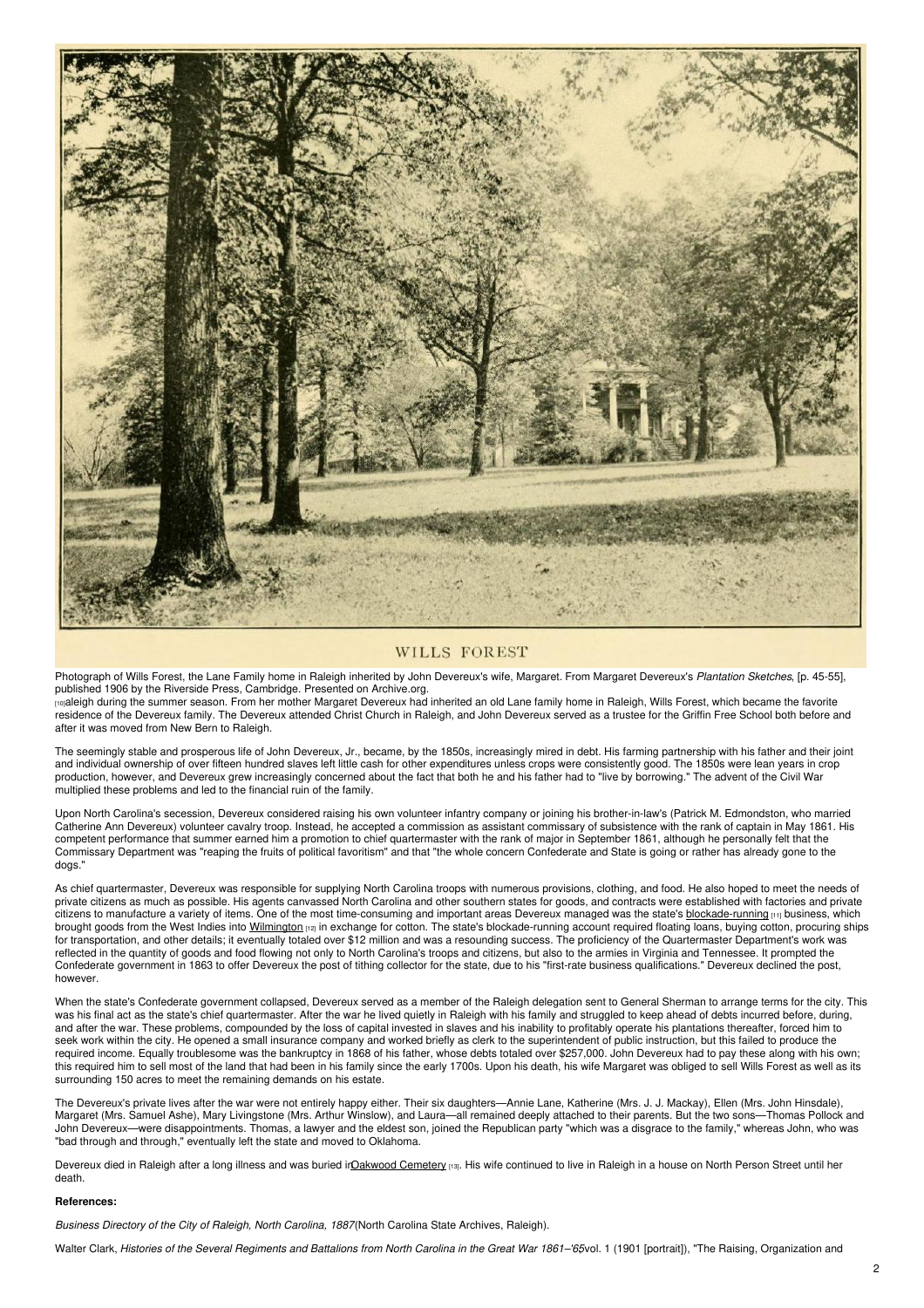Equipment of North Carolina Troops During the Civil War," *The North Carolina Booklet* 19 (1919).

John Devereux letter, August 1859 (in possession of Mrs. Graham Barden, New Bern).

John Devereux Papers (North Carolina State Archives, Raleigh).

Margaret Devereux, *Plantation Sketches* (1906).

Catherine Ann Devereux Edmondston Diaries (North Carolina State Archives, Raleigh).

Eighth Census of the United States, 1860, Slave Schedules, Bertie, Halifax, and Wake counties (North Carolina State Archives, Raleigh).

Margaret Engelhard and Katherine Devereux Mackay, "Hinsdale Genealogy" (unpublished typescript, North Carolina State Archives, Raleigh).

Daniel H. Hill, *Bethel to Sharpsburg*, vol. 1 (1926).

Hugh T. Lefler and Albert R. Newsome,*The History of a Southern State, North Carolina* (1973).

George Mordecai Papers (Southern Historical Collection, University of North Carolina, Chapel Hill).

North Carolina deeds, marriage records, and wills, Wake County (North Carolina State Archives, Raleigh).

James W. Patton, "Serious Reading in Halifax County, 1860–1865,"*North Carolina Historical Review* 42 (1965).

Pollock-Devereux Papers (North Carolina State Archives, Raleigh).

Quartermaster Letterbooks, Adjutant-General's Records (North Carolina State Archives, Raleigh).

Raleigh *Daily Standard*, 4 Nov. 1863.

Raleigh *News and Observer*, 12 Apr. 1893.

*Raleigh Register*, 13 May 1830, 27 May 1842, 4 July 1844, 6 June 1849.

Seventh Census of the United States, 1850, Slave Schedules, Bertie, Halifax, and Wake counties (North Carolina State Archives, Raleigh).

Wake County Church Records, Christ Church Minutes, 1860–79 (North Carolina State Archives, Raleigh).

James G. Wilson and John Fiske, eds., *Appleton's Cyclopaedia of American Biography*, vol. 2 (1887).

#### **Additional Resources:**

Margaret Mordecai Devereux Papers, 1837-1856 (collection no. 02492-z). The Southern Historical Collection. Louis Round Wilson Special Collections Library. University of North Carolina at Chapel Hill. [http://www.lib.unc.edu/mss/inv/d/Devereux,Margaret\\_Mordecai.html](http://www.lib.unc.edu/mss/inv/d/Devereux,Margaret_Mordecai.html) [14] (accessed February 26, 2013).

Mary Bayard Clarke Papers, circa 1870s (collection no. 02310-z). The Southern Historical Collection. Louis Round Wilson Special Collections Library. University of North Carolina at Chapel Hill. [http://www.lib.unc.edu/mss/inv/c/Clarke,Mary\\_Bayard.htm](http://www.lib.unc.edu/mss/inv/c/Clarke,Mary_Bayard.html)l [15] (accessed February 26, 2013).

#### **Image Credits:**

Clark, Walter. Histories of the several regiments and battalions from North Carolina, in the great war 1861-'65Raleigh: E.M. Uzzell, Printer and Binder. 1901.[2223.] <https://archive.org/stream/cu31924092908536#page/n45/mode/2up> [2] (accessed June 13, 2014).

Devereux, Margaret; Winslow, Arthur.*Plantation Sketches.* Cambridge: Riverside Press. [54-55]. 1906. <https://archive.org/details/plantationsketch00deve> [16] (accessed June 13, 2014).

**Subjects:** Civil War [\(1861-1865\)](https://www.ncpedia.org/category/subjects/civil-war)<sup>[17]</sup> [Biographies](https://www.ncpedia.org/category/subjects/biography-term) [18] [Farmers](https://www.ncpedia.org/category/subjects/farmers) [19] [Poets](https://www.ncpedia.org/category/subjects/poets)<sub>[20]</sub> **[Enslaved](https://www.ncpedia.org/category/subjects/slavery) People and Slavery [21]** Writers, [journalists,](https://www.ncpedia.org/category/subjects/writer) and editors [22] **Authors:** [Armistead,](https://www.ncpedia.org/category/authors/armistead-terrell) Terrell L. [23] **Origin - location:** Bertie [County](https://www.ncpedia.org/category/origin-location/coastal-29) [24] [New](https://www.ncpedia.org/category/origin-location/coastal-41) Bern [25] Halifax [County](https://www.ncpedia.org/category/origin-location/coastal-30) [26] [Wilmington](https://www.ncpedia.org/category/origin-location/coastal-39) [27] [Raleigh](https://www.ncpedia.org/category/origin-location/piedmont-0) <sub>[28]</sub> **From:** Dictionary of North Carolina [Biography,](https://www.ncpedia.org/category/entry-source/dictionary-no) University of North Carolina Press.[29]

1 January 1986 | Armistead, Terrell L.

**Source URL:** https://www.ncpedia.org/biography/devereux-john-jr

- **Links**
- [1] https://www.ncpedia.org/biography/devereux-john-jr [2] https://archive.org/stream/cu31924092908536#page/n45/mode/2up
- [3] https://ncpedia.org/history/cw-1900/civil-war
- 
- [4] https://ncpedia.org/geography/raleigh [5] https://www.ncpedia.org/geography/halifax
- [6] https://www.ncpedia.org/biography/devereux-thomas-pollock
- [7] https://www.ncpedia.org/biography/clarke-mary
- [8] https://www.ncpedia.org/rivers/roanoke
- [9] https://www.ncpedia.org/geography/bertie [10] https://archive.org/stream/plantationsketch00deve#page/54/mode/2up
- [11] https://www.ncpedia.org/blockade-running
- [12] https://ncpedia.org/wilmington
- [13] https://ncpedia.org/oakwood-cemetery [14] http://www.lib.unc.edu/mss/inv/d/Devereux,Margaret\_Mordecai.html
- [15] http://www.lib.unc.edu/mss/inv/c/Clarke,Mary\_Bayard.html
- [16] https://archive.org/details/plantationsketch00deve
- [17] https://www.ncpedia.org/category/subjects/civil-war
- [18] https://www.ncpedia.org/category/subjects/biography-term
- [19] https://www.ncpedia.org/category/subjects/farmers [20] https://www.ncpedia.org/category/subjects/poets
- [21] https://www.ncpedia.org/category/subjects/slavery
- [22] https://www.ncpedia.org/category/subjects/writer
- [23] https://www.ncpedia.org/category/authors/armistead-terrell